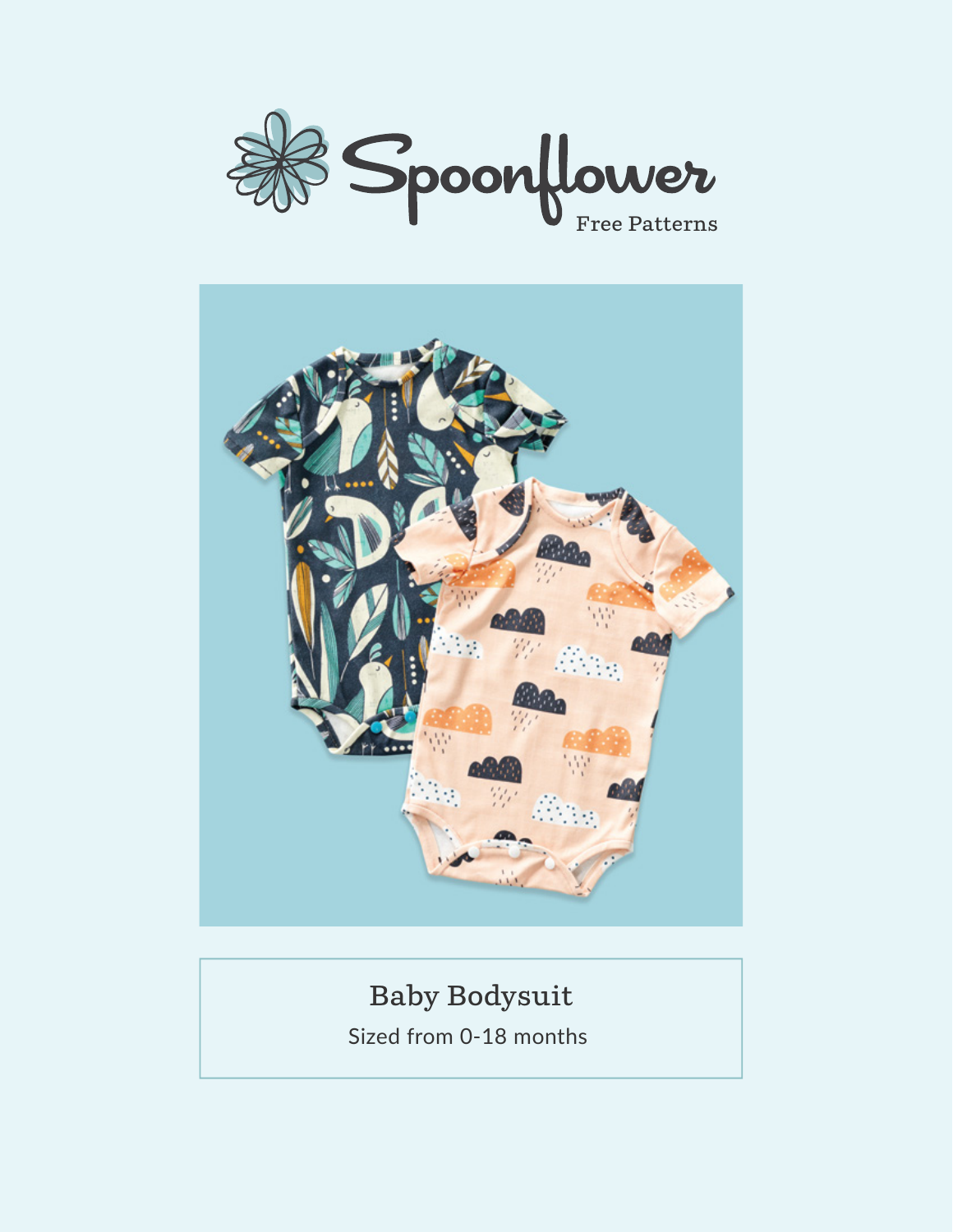

*Featured designer on cover: heatherdutton & rosalindmaroneyillustration*

### **WHAT YOU NEED**

- One yard of knit fabric
- Fabric scissors or rotary blade
- Sewing Machine
- Ruler
- Snaps
- Matching thread (polyester or cotton works great)
- Pins

#### TO PRINT & ASSEMBLE PATTERN

- Printer paper
- Paper scissors
- Tape
- Printer

#### RECOMMENDED FABRIC

- Organic Cotton Knit
- Cotton Spandex Jersey
- Modern Jersey

#### ADDITIONAL NOTES

All seam allowances are <sup>5</sup>/<sub>8</sub>" unless otherwise stated.

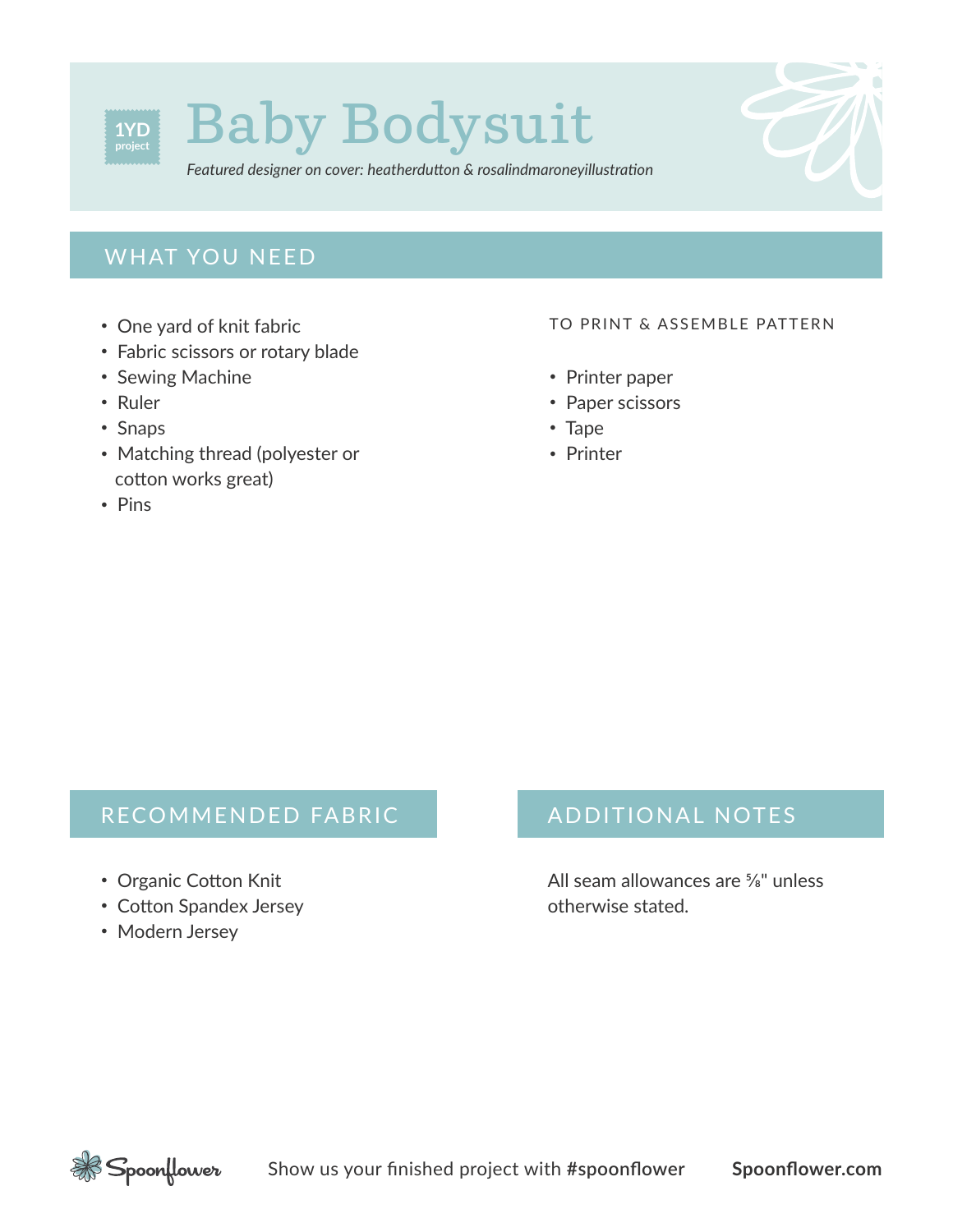# Spoonflower Baby Bodysuit



| 0-3 Months $   -$                        |  |
|------------------------------------------|--|
|                                          |  |
| 6-9 Months $- - - - - - - - - - - - - -$ |  |
|                                          |  |
| $12-18$ Months $\overline{\phantom{1}}$  |  |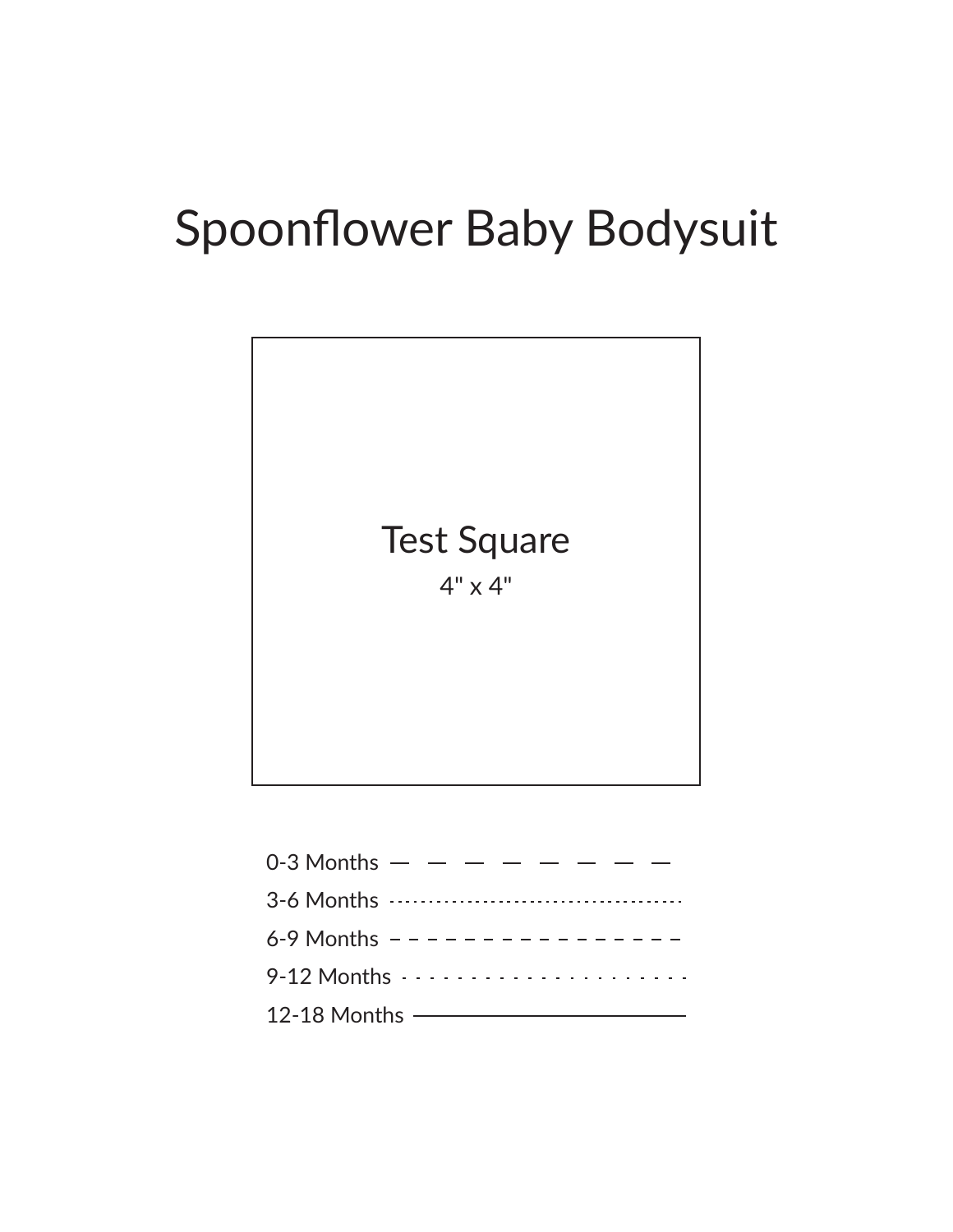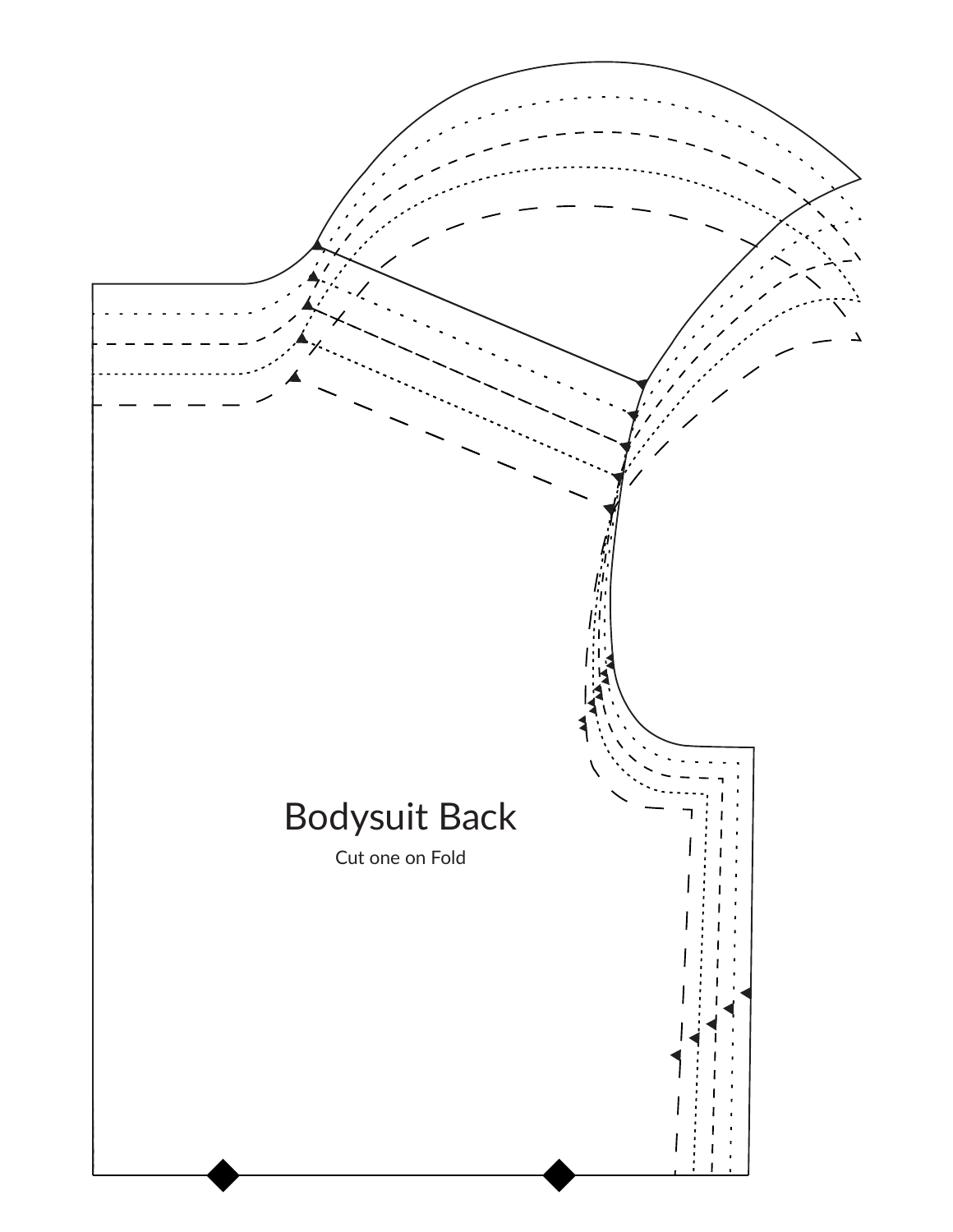

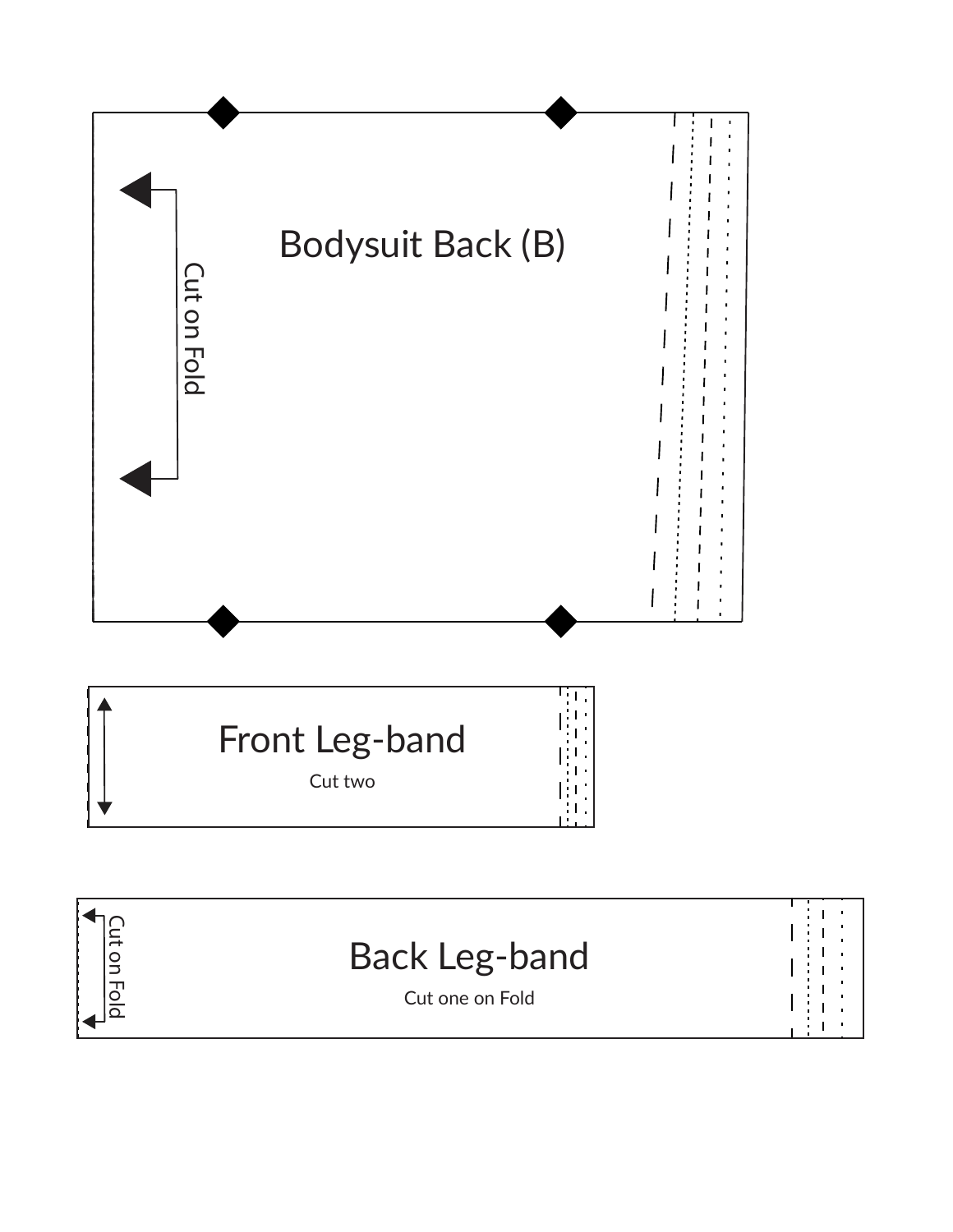





Cut one on Fold

Fold<br>Dig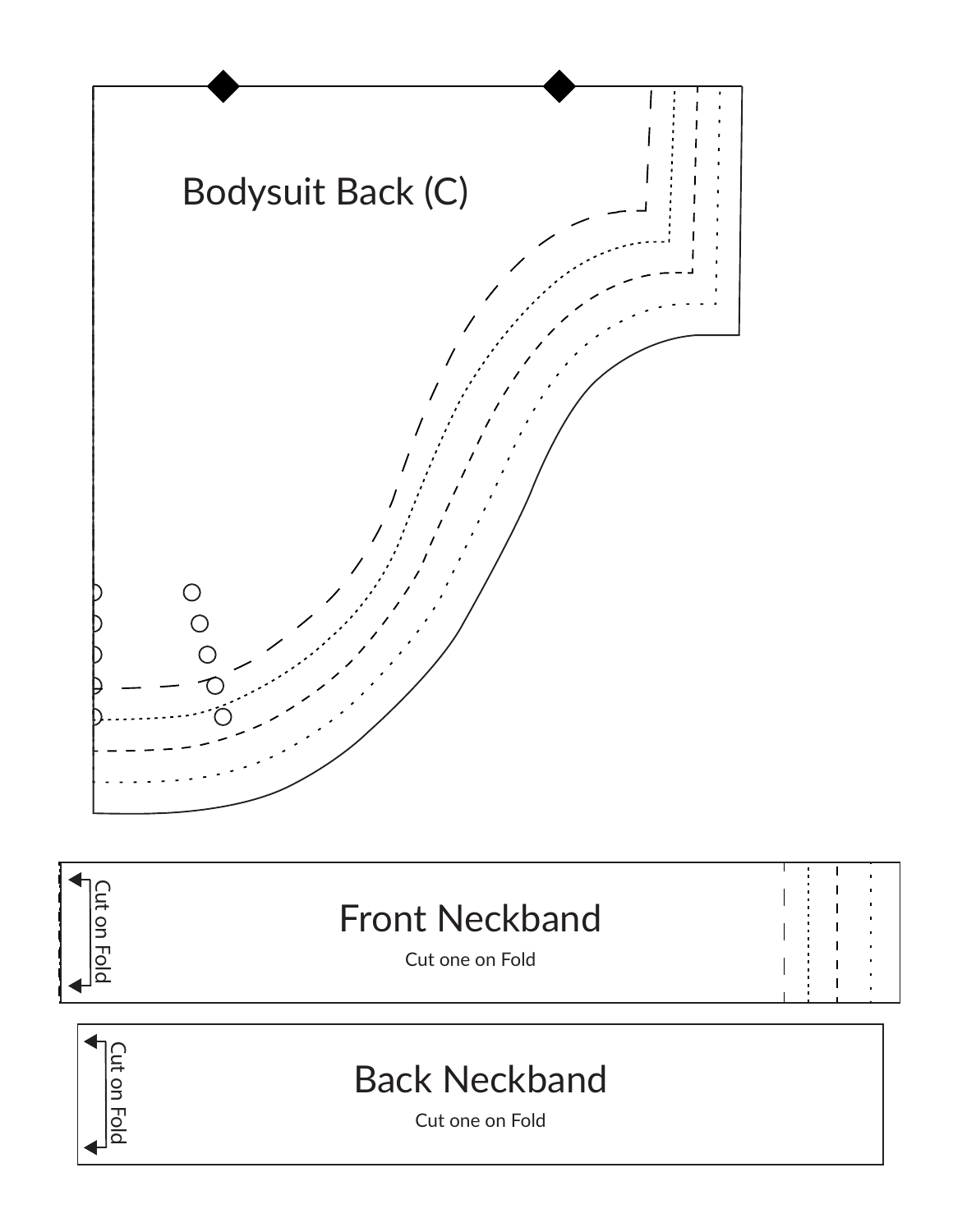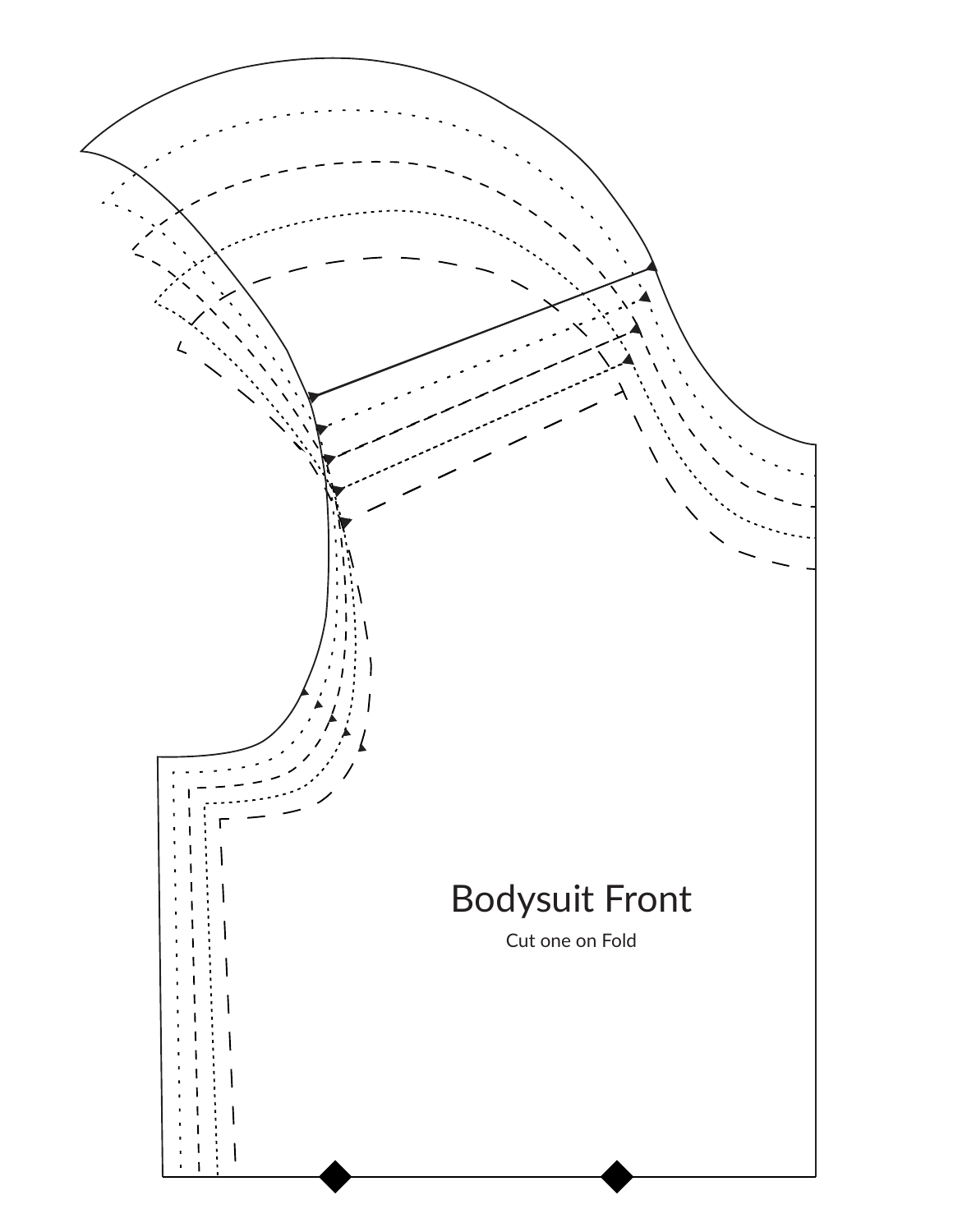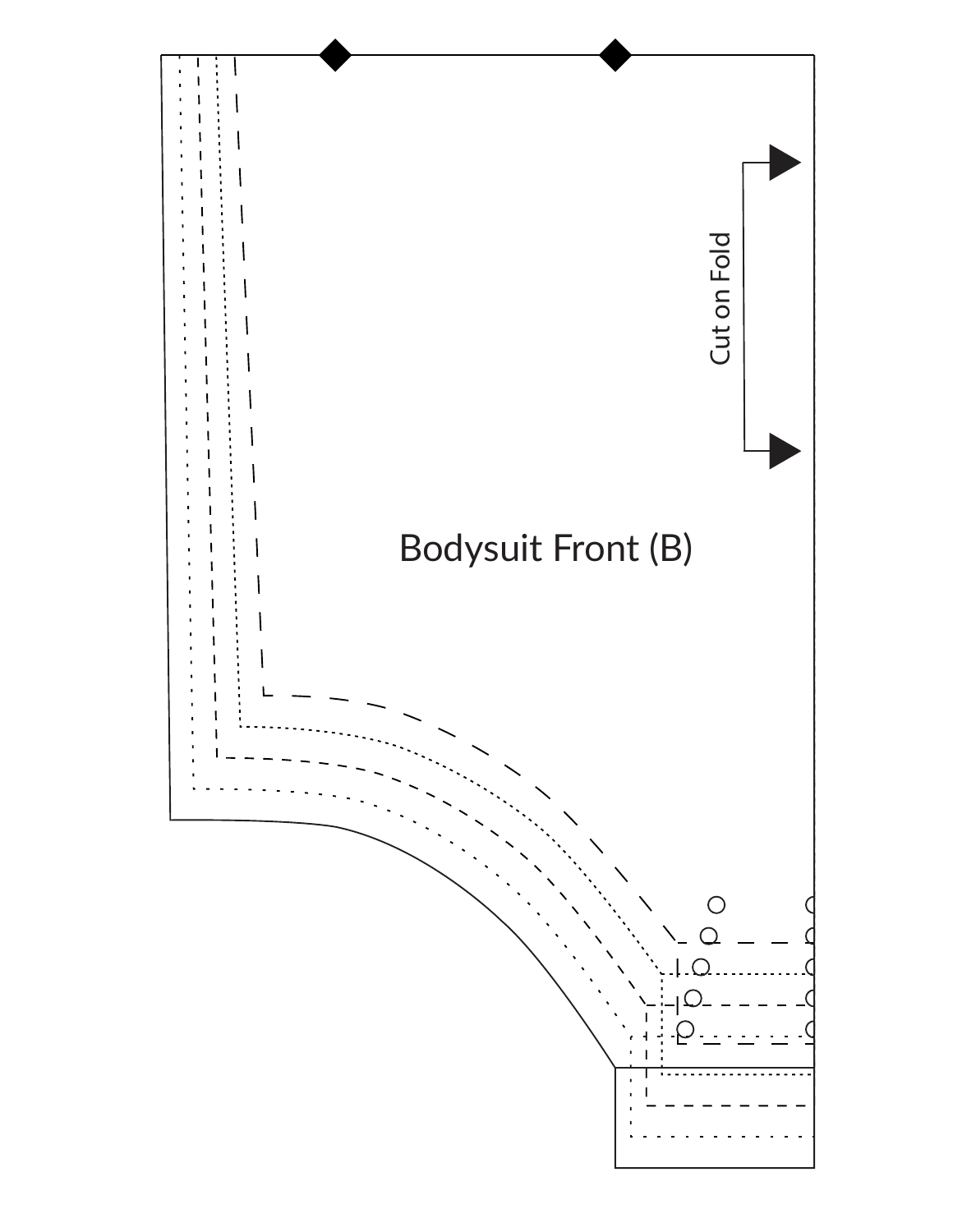